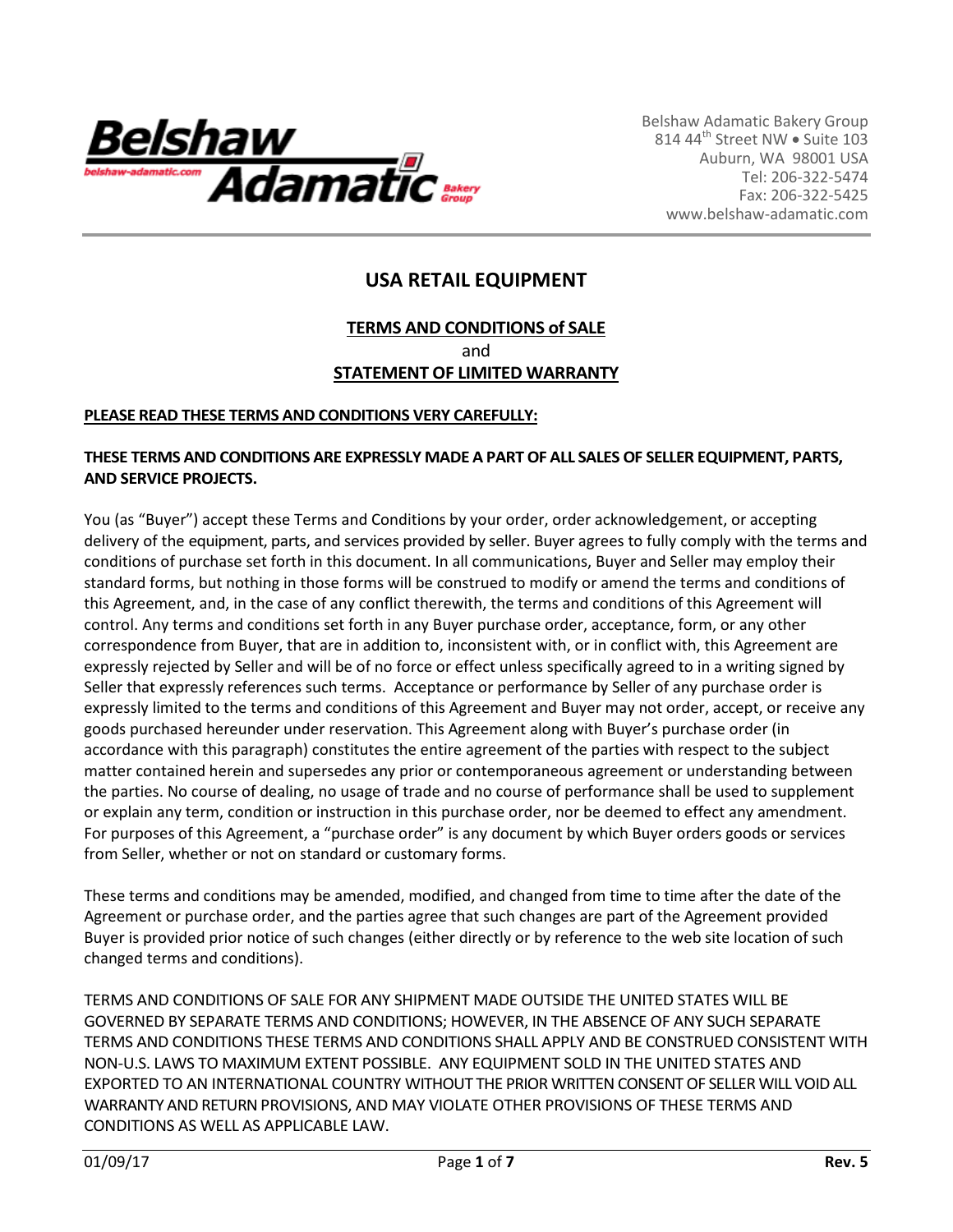### **Operation Manuals**:

One set of manuals are included with each machine, a second set of electronic manuals are available (upon request) at no charge. Additional printed manuals may incur a charge to the Buyer.

#### **Delivery and Storage:**

The quoted prices are F.O.B. our factory, Auburn, WA. This means that title to the equipment is transferred to the Buyer once the equipment is placed on our dock for pickup by the carrier. Risk of loss, damage or shortage shall pass from Seller to the Buyer upon delivery to and receipt by the freight carrier from Seller at Seller's facility. Transfer of ownership for the products purchased occurs at the time of shipment upon transferring freight carrier at Factory, Auburn, Wa. Although Seller will use all reasonable efforts to meet quoted and acknowledged delivery date(s), they are approximate and not guaranteed. Seller reserves the right to make partial shipments unless otherwise agreed to prior to the purchase. Buyer will designate the shipping location, which shall be the Buyer's installation site or Buyer's storage facility if the installation site is not or cannot be ready to receive and install the equipment pursuant to this agreement. The Buyer will bear all storage and handling expenses if shipment is to the Buyer's storage facility, as well as transfer of the equipment to the installation site when ready.

Damaged Shipment -- As a matter of customer service, Seller will assist in filing damage or shortage claims, provided the equipment was shipped prepaid. If the shipment was sent Freight Collect, 3<sup>rd</sup> Party, or any other shipping method designated by the Buyer, the Buyer has the full responsibility of filing the claim against the freight company. In all cases, the Buyer has the responsibility to inspect the shipment for completeness and to assure it is free of any visible damage. If the order does not appear complete or there is visible damage, the Buyer must mark "shipment not complete" or "visible damage upon receipt" on the Bill of Lading and notify Seller and freight carrier no later than one (1) day after the shipment was received. To make resolution of the claim easier, Seller recommends that the Buyer photograph all visible damage and forward copies to Seller and freight carrier. All concealed freight damage claims must be submitted to the freight carrier no later than fifteen (15) calendar days after receipt of the shipment. In any event, acceptance will be deemed to have occurred no later than thirty (30) days after shipment absent rejection by the Buyer.

#### **Insurance**:

All equipment shipped via prepaid freight, the shipment damage claims must be made by the Seller in order to be eligible for damage compensation. In order for a claim to be filed, the Buyer or his agent is responsible to inspect all equipment as it arrives and fully document (including digital pictures) of any visible damage to the equipment and/or crating / packaging. Further, all documented damage must be noted on the trucker's Bill of Lading. If the damage is excessive the Buyer is instructed not to accept delivery of that item and note on the Bill of Lading "refused shipment due to excessive damage." All damage claims including documentation and pictures must be submitted to the Seller within twenty-four (24) hours so that an insurance claim can be made by the Seller on behalf of the Buyer.

Further, for any equipment that damage has been noted it should not be uncrated or altered in any way until the Insurance Adjuster has seen the shipment. Failure to do this could result in the claim being denied.

Lastly, should the Buyer or his agent fail to document any damage or note it on the Bill of Lading then this will void the right to make an insurance claim**, NO EXCEPTIONS.**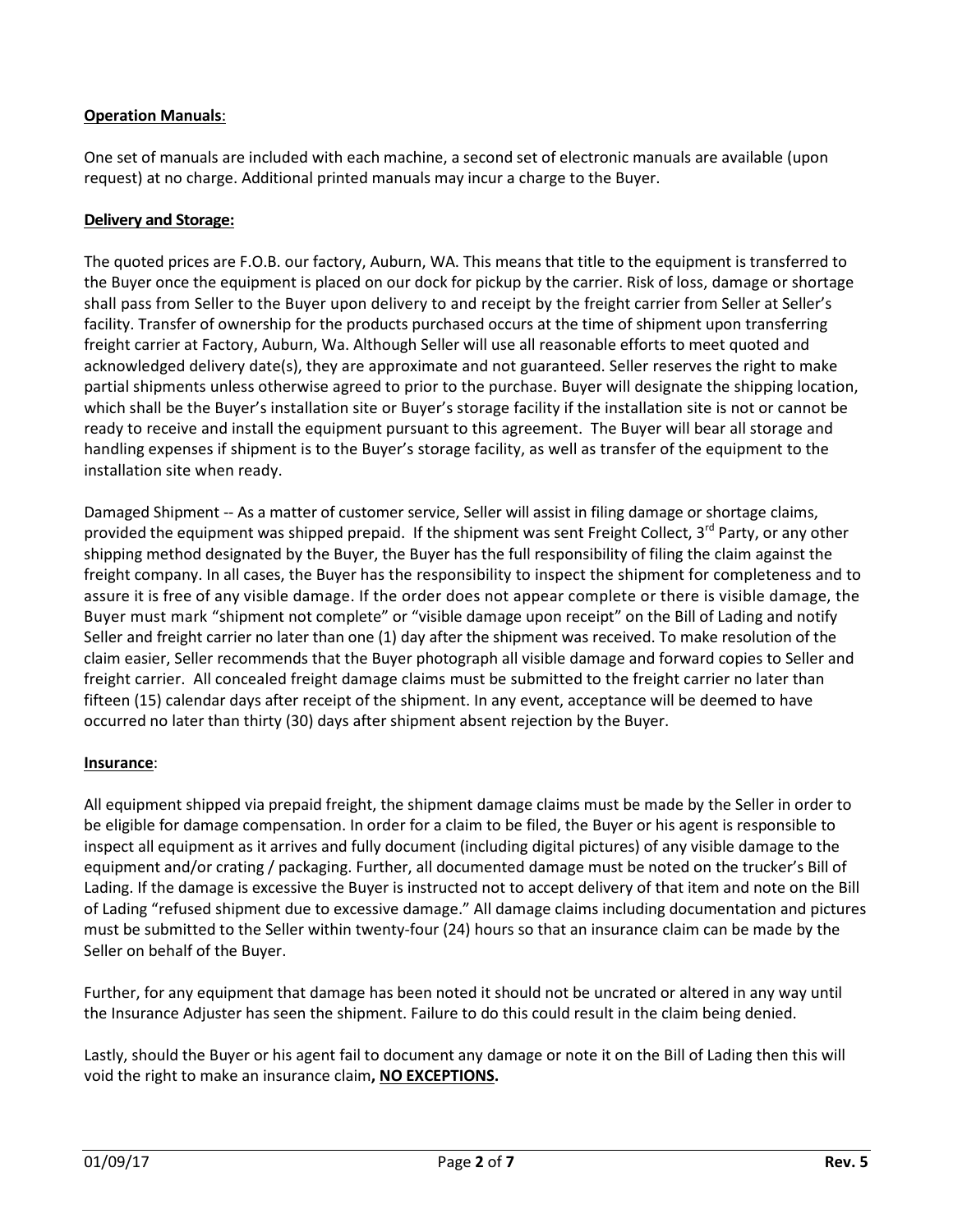### **Installation:**

Where applicable, the Buyer at its own expense shall arrange for timely completion of all necessary preparations for installation, including permits and utilities (water, gas, electricity, HVAC, etc.) for the purchased equipment. All utilities must conform to equipment requirements as provided by Seller. The Buyer is solely responsible for the suitable construction of foundations or flooring under the equipment. The Buyer shall provide safe, suitable working conditions for the installation of the equipment. The Buyer is solely responsible for the cost of modifying equipment sold by Seller in order to comply with federal, state and local codes. If installation, trial run or startup cannot begin, continue or be accepted due to a cause for which Seller has no control, the Buyer shall pay Seller for any delays, waiting time or travel expenses incurred as a result of this at Seller's then-current rates or actual out-of-pocket expenses, as the case may be.

### **Sales Tax:**

It is the responsibility of the Buyer to collect and/or pay all sales, use or other applicable taxes to the local state taxing authority, as required by law. The Buyer must submit a signed Resale Certificate for equipment purchased for resale or a signed Manufacturer's Sales and Use Tax Exemption Certificate for equipment engaged in manufacturing product for resale. The manufacturing exemption regulations vary from State to State; please consult your tax consultant for your exemption qualification. Further, the Buyer shall indemnify and hold harmless Seller for all costs, expenses and/or penalties for the failure to pay sales, use or other applicable taxes.

#### **UCC Fillings:**

Where applicable, the Buyer agrees that as part of the sales contract they will be required to sign a Security Agreement. Notwithstanding anything herein to the contrary, the Buyer agrees that Seller may make any filings under the Uniform Commercial Code (as applicable to Buyer and/or Seller) with respect to the Equipment or this Agreement including, but not limited to, financing statements, financing statement amendments, correction statements, information requests, and addendums to the full extent allowed by law (hereinafter collectively the "UCC Filings").

By executing this Agreement, the Buyer represents that the Buyer is fully authorized, as either a principal of the Buyer or a personal guarantor of the Buyer, to enter into all obligations related to the UCC filings, and to grant Seller the rights related to making UCC filings contemplated herein.

In states where permissible, the Buyer explicitly authorizes the filing and recording of UCC financing statements showing Seller's interest in the Equipment as a secured party and grants Seller the right to execute Buyer's name as debtor thereto. The Buyer further agrees to provide Seller any and all requested information necessary for any UCC Filings. This information includes but is not limited to all current address, contact information, organization identification number, and any other information as required.

#### **Credit Information:**

The Buyer further authorizes Seller and its actual or potential affiliates, successors, designees, or assignees to obtain consumer credit reports relating to the Buyer's credit history and/or creditworthiness. The Buyer's authorization shall extend to obtaining a credit profile in considering this application and subsequently for the purposes of update, renewal or extension of such credit or additional credit and for reviewing or collecting the resulting account. The Buyer also authorizes Seller trade references and financial institutions the right to release credit information.

For Buyers wishing to pay by credited card, a 3% processing fee will be applied for any orders over \$10,000.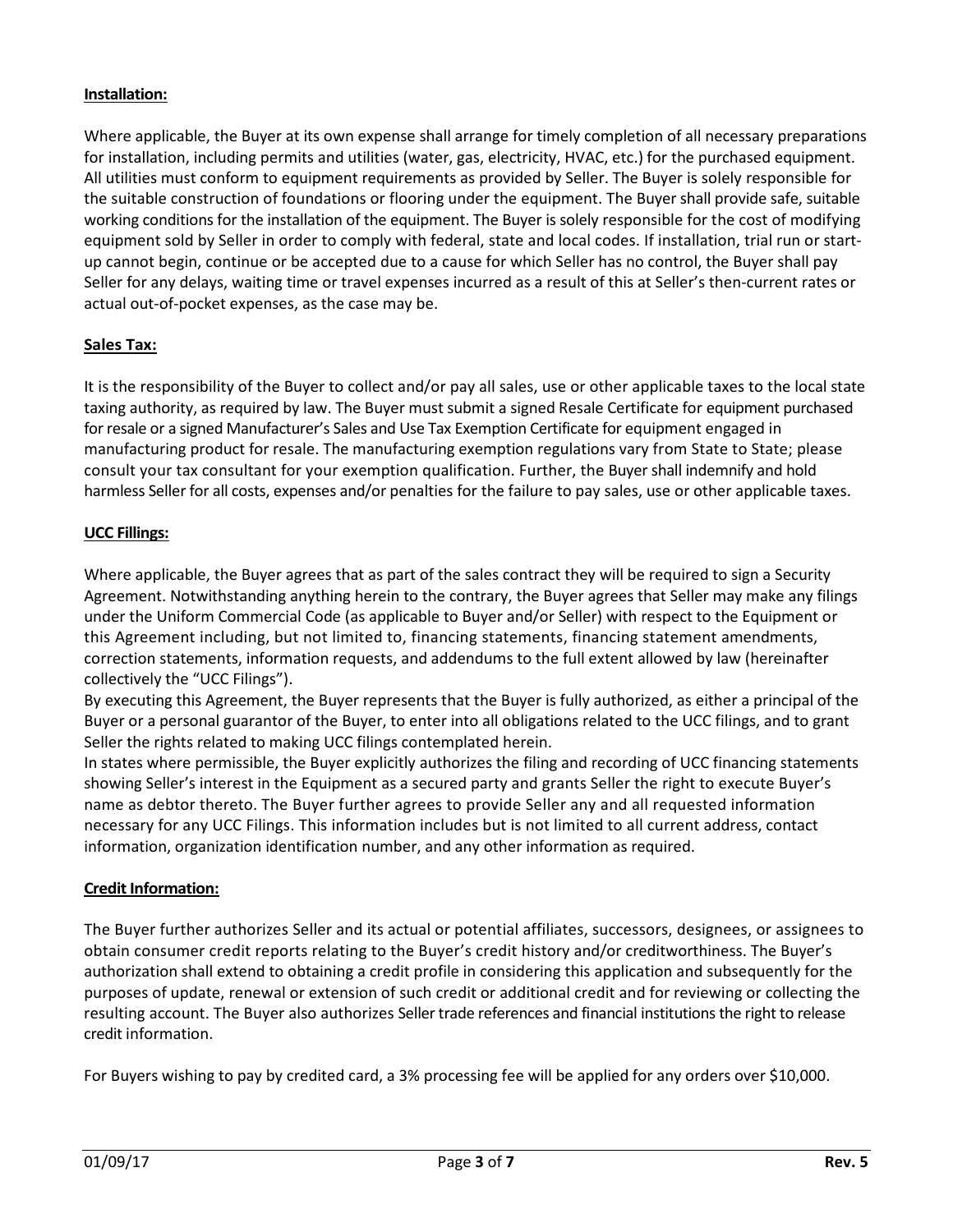### **Limited Warranty:**

THIS PROVISION IS A SUMMARY OF THE MAJOR FEATURES OF SELLER'S WARRANTY. PLEASE REFERENCE SELLER'S LIMITED WARRANTY DOCUMENT FOR COMPLETE DETAILS OF OUR WARRANTY PROGRAM. Seller warrants its equipment to be free from defects in workmanship and material which result in equipment failure under normal use and service. Seller's entire liability under this Limited Warranty is limited to repairing or replacing free of charge (at Seller's factory or at Buyer's premises as determined by Seller) any equipment or parts thereof which are determined to be defective by Seller. Unless otherwise specified or agreed to by Seller, all equipment carries a parts and labor warranty for a period of one (1) year from the date of shipment, with the following limitations:

- Consumable parts and wear items (i.e., lights, gaskets, seals, O-rings, etc.) are not warranted.
- Routine general maintenance, preventative maintenance, periodic adjustments and/or de-liming is not warranted.
- Equipment or component failures resulting from out-of-specification utilities (i.e., improper water quality, incorrect power input, etc.), improper installation, improper maintenance, or use of third party parts, are not warranted.
- Warranty coverage only applies to equipment sold to the original Buyer and/or End User at its original place of installation. This warranty is not transferable.
- Shipping damage is not warranted.
- Seller has sole and final discretion in determining whether a warranty claim is due to defects in workmanship or material. No warranty shall apply in the event of modifications, abuse, improper use, improper installation, abnormal operating conditions or failure to follow all specified maintenance and cleaning procedures. Should any equipment require repairs or replacement under this warranty, Seller may use later-generation or equivalent parts with the same functions or features as the parts being repaired or replaced. Repair and replacement materials and labor not covered by warranty shall be at the Buyer's expense.
- To initiate a warranty service claim, Buyer must contact Seller for warranty authorization number and the name of an authorized service provider. Any warranty service work completed without a warranty authorization number from the Seller and/or outside of the Seller's authorized service network may result in the warranty claim rejection.

THIS LIMITED WARRANTY IS PROVIDED BY SELLER WITH RESPECT TO EQUIPMENT OR PARTS AND IS IN LIEU OF AND EXPRESSLY EXCLUDES ALL OTHER WARRANTIES, EXPRESS OR IMPLIED, ARISING BY OPERATION, LAW OR OTHERWISE, INCLUDING, WITHOUT LIMITATION, MERCHANTABILITY AND FITNESS FOR A PARTICULAR PURPOSE, WHETHER OR NOT SELLER'S EQUIPMENT IS SPECIFICALLY DESIGNED AND/OR MANUFACTURED BY SELLER FOR THE BUYER'S USE OR PURPOSE.

#### **Return Restrictions**:

**Defective "Non-Usable" Equipment or Parts** – The Buyer may return most defective "non-usable" equipment or parts directly to Seller within thirty (30) calendar days from the date of invoicing. Seller has the sole discretion on which option applies -- credit, repair, replacement or exchange. After this thirty (30) calendar day period only Seller's warranty applies.

**Non-Defective Equipment or Parts** – The Buyer may return most non-defective equipment or parts, unless they are specified as special order or custom, directly to Seller within sixty (60) calendar days from the date of invoicing. In this situation Seller will impose a mandatory restocking fee which will reduce the value of any credit or exchange by 25% of original invoice amount.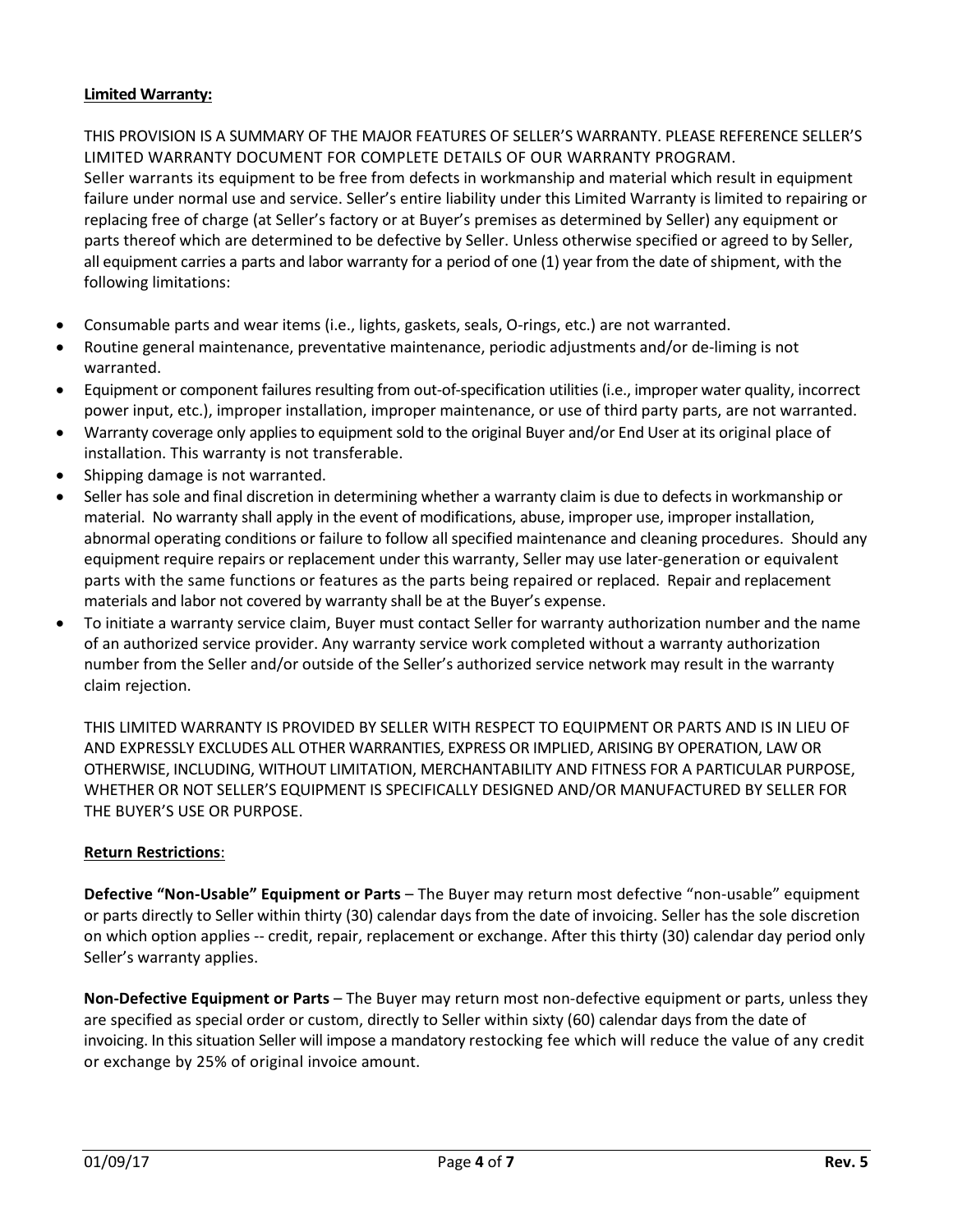### **Shipment of Returned Parts**:

**Return Goods Authorization (RGA) Number** -- No return of any type will be accepted by Seller unless accompanied by a unique RGA number, which the Buyer must obtain by providing the following information to Seller's Customer Service Agent. The required information is your customer number, applicable invoice number, equipment serial number, and details of the Buyer's reason for the return. The Buyer has thirty (30) calendar days to return the part from the date that the applicable RGA is issued. After such date, the RGA issued is invalid and Seller reserves the right to refuse the return. Seller will not accept the return of any equipment or part that has not been assigned an RGA number.

**Returned Parts Must Be Complete, Clean and Free of Damage** -- All equipment or parts MUST be returned 100% complete, including all original boxes, packing materials, manuals, blank warranty cards and other accessories provided by Seller. They MUST be clean, free of any damage and in the same condition as delivered to the Buyer. Seller reserves the right to refuse the return of any equipment or part that does not conform to this provision. If accepted, the cost of reconditioning and the aforementioned restocking fee will be charged.

**Responsibility for Shipping Costs and Risk** -- The Buyer is responsible for the cost of shipping all returned items; Seller is responsible for the cost of shipping replacements or exchanges of returned items and will match Buyer's shipping method provided the returned items are not due to Seller's fault. Buyer must adequately pack or crate the returned equipment to protect from damage in transit.

**Buyer Shipping Insurance** -- The Buyer must provide (at its expense) full insurance to cover loss and damage in transit for shipments of returned parts and to always use a carrier or shipping method that provides proof of delivery. Seller is not responsible for damage or loss during shipment.

### **Limitation of Liability:**

THE REMEDIES OF BUYER SET FORTH HEREIN ARE EXCLUSIVE AND CUMULATIVE. UNDER NO CIRCUMSTANCES AND NOTWITHSTANDING THE FAILURE OF ESSENTIAL PURPOSE OF ANY REMEDY SET FORTH HEREIN, WILL SELLER, ITS AFFILIATES, OR ITS OR THEIR SUPPLIERS, EMPLOYEES, SUBCONTRACTORS OR AGENTS BE LIABLE FOR: (A) ANY INCIDENTAL, INDIRECT, SPECIAL, PUNITIVE OR CONSEQUENTIAL DAMAGES, OR LOSS OF PROFITS, BUSINESS, REVENUES OR SAVINGS, OR LOST OPPORTUNITY, EVEN IF SELLER HAS BEEN ADVISED OF THE POSSIBILITIES OF SUCH DAMAGES OR IF SUCH DAMAGES ARE OTHERWISE FORESEEABLE, IN EACH CASE, WHETHER A CLAIM FOR ANY SUCH LIABILITY IS PREMISED UPON BREACH OF CONTRACT, WARRANTY, NEGLIGENCE, STRICT LIABILITY OR OTHER THEORY OF LIABILITY; (B) ANY CLAIMS, DEMANDS OR ACTIONS AGAINST BUYER BY ANY THIRD PARTY; (C) ANY LOSS OR CLAIM ARISING OUT OF OR IN CONNECTION WITH BUYER'S IMPLEMENTATION OF ANY CONCLUSIONS OR RECOMMENDATIONS BY SELLER OR ITS AFFILIATES BASED ON, RESULTING FROM, ARISING OUT OF OR OTHERWISE RELATED TO THE EQUIPMENT OR SERVICES; OR (D) ANY UNAVAILABILITY OF THE EQUIPMENT FOR USE. IN THE EVENT OF ANY LIABILITY INCURRED BY SELLER OR ANY OF ITS AFFILIATES, THE ENTIRE LIABILITY OF SELLER AND ITS AFFILIATES FOR DAMAGES FROM ANY CAUSE WHATSOEVER WILL NOT EXCEED THE LESSER OF: (A) THE DOLLAR AMOUNT PAID BY BUYER FOR THE EQUIPMENT(S) GIVING RISE TO THE CLAIM OR THE SPECIFIC SERVICES GIVING RISE TO THE CLAIM; OR (B) \$50,000.00.

### **Indemnification**:

The Buyer agrees to indemnify and hold Seller, its officers, directors, employees, affiliates, successors, and assigns harmless against all losses, damages, or expenses of whatever form or nature, including attorney's fees and other costs of legal defense, whether direct or indirect, that they, or any of them, may sustain or incur as a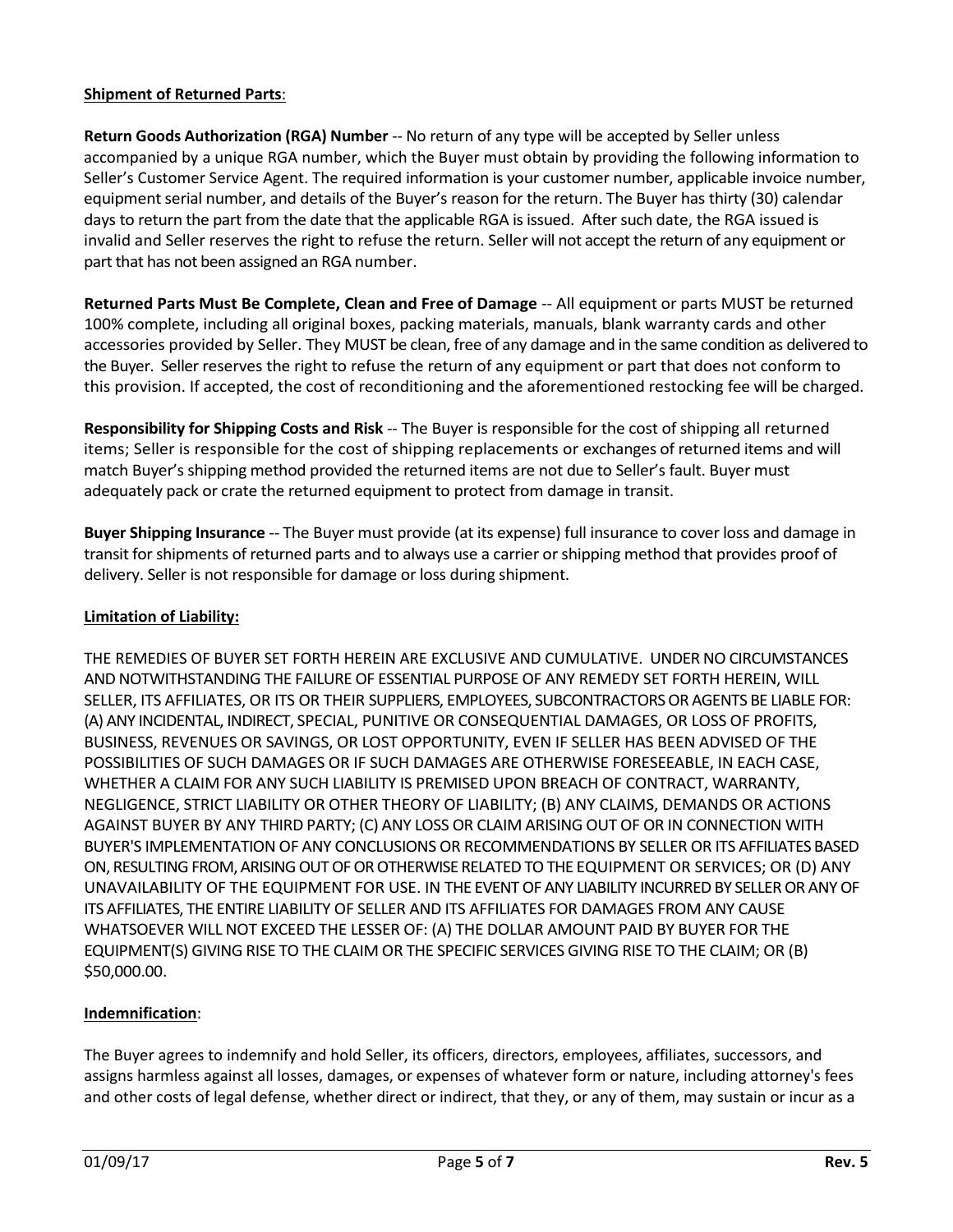result of any acts or omissions of the Buyer or any of its directors, officers, employees, or agents, including, without limitation, (1) breach of any of the provisions of these terms and conditions or the sales contract, (2) negligence or other tortuous conduct, (3) representations or statements not specifically authorized by Seller herein or otherwise in writing, (4) violation by the Buyer or by any of its directors, officers, employees, or agents of any applicable law, regulation, or order affecting its representation of Seller Products or (5) failure of Products or damage to the Buyer's or their Buyers' personnel or property due to the Buyer's faulty operation, improper training, misrepresentation or improper use.

### **Loss of Product or Sales:**

Unless otherwise agreed to in the final Contract of Sale, the Seller will not be liable for the Buyer's loss of product or sales and any associated labor costs that may result from equipment malfunction, break-down, or any other reason the equipment may be out of service.

### **Applicable Law:**

The validity, interpretation and performance of these terms and conditions and any purchase order made hereunder shall be governed exclusively by the laws of the State of Washington in force at the date of this purchase order. The United Nations Convention on Contracts for the International Sale of Goods is deemed waived and shall not apply. Where not modified by the terms herein, the provisions of Washington's enactment of Article 2 of the Uniform Commercial Code shall apply to the purchase of goods hereunder. Any disputes arising under or related to this Agreement, its interpretation, the rights and obligations of the parties hereunder, or the transactions contemplated hereby, shall be resolved in the state and federal courts located in King County, State of Washington, USA, and each party hereby irrevocably submits to the exclusive jurisdiction of such courts.

### **Export and Import Requirements:**

Buyer represents and warrants that it will comply with all applicable laws and regulations relating to import and export of goods, including, without limitation, obtaining all necessary import and export licenses and clearances. At Seller's request, Buyer shall supply to Seller requested information related to export or import of goods. Buyer has and at all times will comply in all respects with the Foreign Corrupt Practices Act (15 U.S.C. §§ 78dd-1, et seq., as amended).

## **Confidentiality:**

Seller agrees that any information it obtains about Seller's existing or proposed products, manufacturing facilities or processes, and any other non-public information of Seller is Seller's confidential information. Seller agrees that it will maintain Seller's confidential information in confidence, will not disclose or disseminate the information to any third party, without Seller's express, prior written consent, and will use the information only for the purposes of fulfilling its obligations under this Agreement or any purchase order. Seller agrees that it will disclose the confidential information provided by Seller only to Seller's employees, officers, directors, and consultants who (1) have signed agreements obligating them to keep the information in confidence, (2) have been advised of the confidential and proprietary nature of the information, and (3) have a need to know the information. The foregoing limitations shall not apply to information which Seller can demonstrate (by its written records) was (1) in the public domain at the time of its disclosure by Seller, (2) in Seller's possession at the time of its disclosure by Seller and was not acquired directly or indirectly from Seller, (3) published or became part of the public domain after its disclosure by Seller through no act or failure on Seller's part, or (4) obtained by Seller from a third party not owing obligations of confidence to Seller. Seller agrees that the